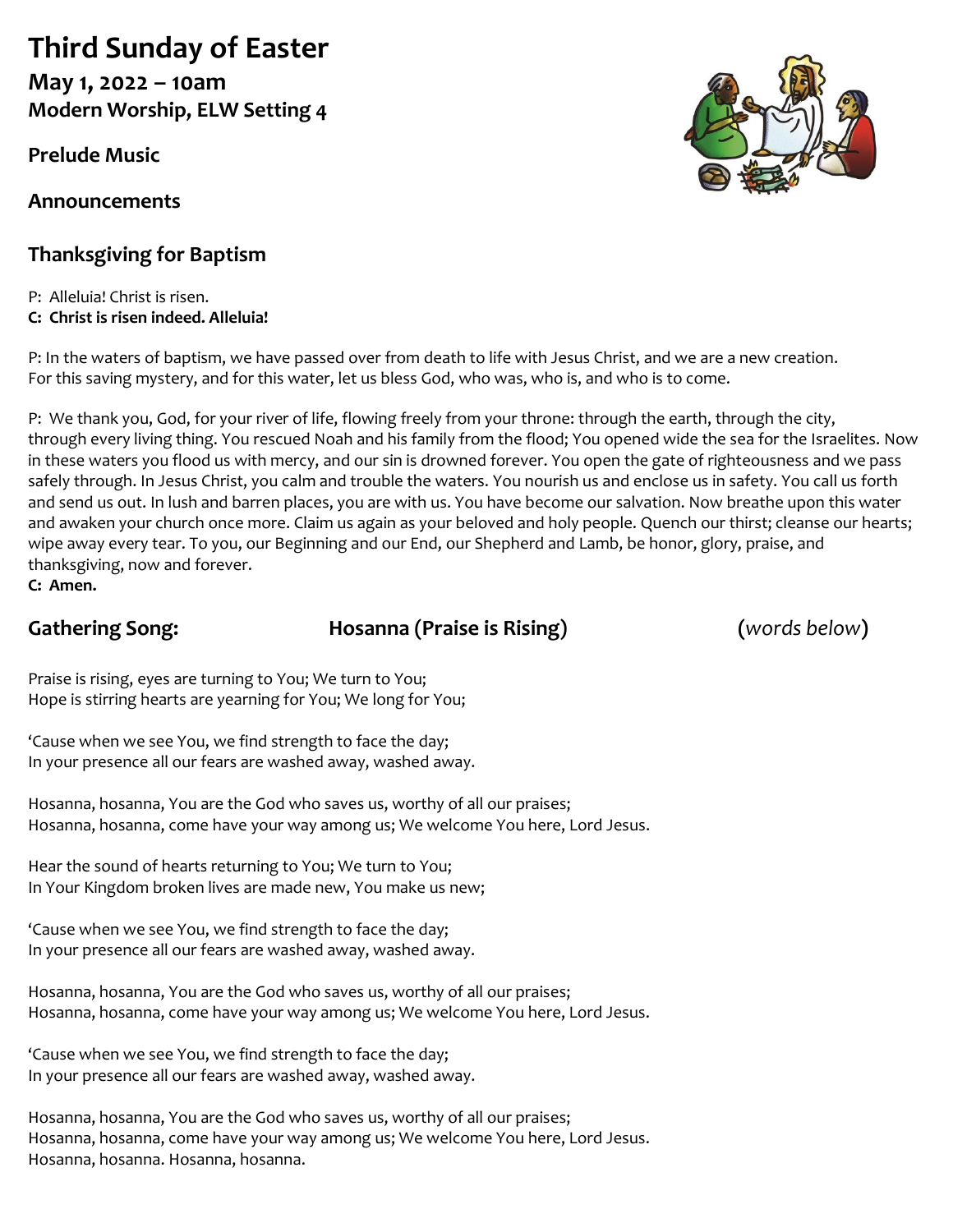## **Greeting**

P: The grace of our Lord Jesus Christ, the love of God, and the communion of the Holy Spirit, be with you all! **C: And also with you!**

## **Kyrie**

A: In peace, let us pray to the Lord. **C: Lord, have mercy.**

A: For the peace from above, and for our salvation, let us pray to the Lord. **C: Lord, have mercy.**

A: For the peace of the whole world, for the well-being of the church of God, and for the unity of all, let us pray to the Lord. **C: Lord have mercy.**

A: For this holy house, and for all who offer here their worship and praise, let us pray to the Lord.

### **C: Lord have mercy.**

A: Help, save, comfort, and defend us, gracious Lord. **C: Amen.**

## **Prayer of the Day**

A: Let us pray together,

**C: Eternal and all-merciful God, with all the angels and all the saints we laud your majesty and might. By the resurrection of your Son, show yourself to us and inspire us to follow Jesus Christ, our Savior and Lord, who lives and reigns with you and the Holy Spirit, one God, now and forever. Amen.**

## **Children's Message** *Annie Slabaugh Annie Slabaugh Annie Slabaugh*

## **First Reading: Acts 9:1-20**

*Saul (later called Paul) was an ardent persecutor of all who followed the Way of Christ. This reading recounts the story of his transformation beginning with an encounter with Jesus Christ on the way to Damascus.*

<sup>1</sup>Saul, still breathing threats and murder against the disciples of the Lord, went to the high priest <sup>2</sup>and asked him for letters to the synagogues at Damascus, so that if he found any who belonged to the Way, men or women, he might bring them bound to Jerusalem. <sup>3</sup>Now as he was going along and approaching Damascus, suddenly a light from heaven flashed around him. <sup>4</sup>He fell to the ground and heard a voice saying to him, "Saul, Saul, why do you persecute me?"<sup>5</sup>He asked, "Who are you, Lord?" The reply came, "I am Jesus, whom you are persecuting. <sup>6</sup>But get up and enter the city, and you will be told what you are to do." The men who were traveling with him stood speechless because they heard the voice but saw no one. <sup>8</sup>Saul got up from the ground, and though his eyes were open, he could see nothing; so they led him by the hand and brought him into Damascus. <sup>9</sup>For three days he was without sight, and neither ate nor drank. <sup>10</sup>Now there was a disciple in Damascus named Ananias. The Lord said to him in a vision, "Ananias." He answered, "Here I am, Lord." "The Lord said to him, "Get up and go to the street called Straight, and at the house of Judas look for a man of Tarsus named Saul. At this moment he is praying, <sup>12</sup>and he has seen in a vision a man named Ananias come in and lay his hands on him so that he might regain his sight."<sup>3</sup>But Ananias answered, "Lord, I have heard from many about this man, how much evil he has done to your saints in Jerusalem; <sup>14</sup>and here he has authority from the chief priests to bind all who invoke your name." <sup>15</sup>But the Lord said to him, "Go, for he is an instrument whom I have chosen to bring my name before Gentiles and kings and before the people of Israel; <sup>16</sup>I myself will show him how much he must suffer for the sake of my name." <sup>17</sup>So Ananias went and entered the house. He laid his hands on Saul and said, "Brother Saul, the Lord Jesus, who appeared to you on your way here, has sent me so that you may regain your sight and be filled with the Holy Spirit." <sup>18</sup>And immediately something like scales fell from his eyes, and his sight was restored. Then he got up and was baptized, <sup>19</sup>and after taking some food, he regained his strength. For several days he was with the disciples in Damascus, <sup>20</sup>and immediately he began to proclaim Jesus in the synagogues, saying, "He is the Son of God."

L: The Word of the Lord

**C: Thanks be to God**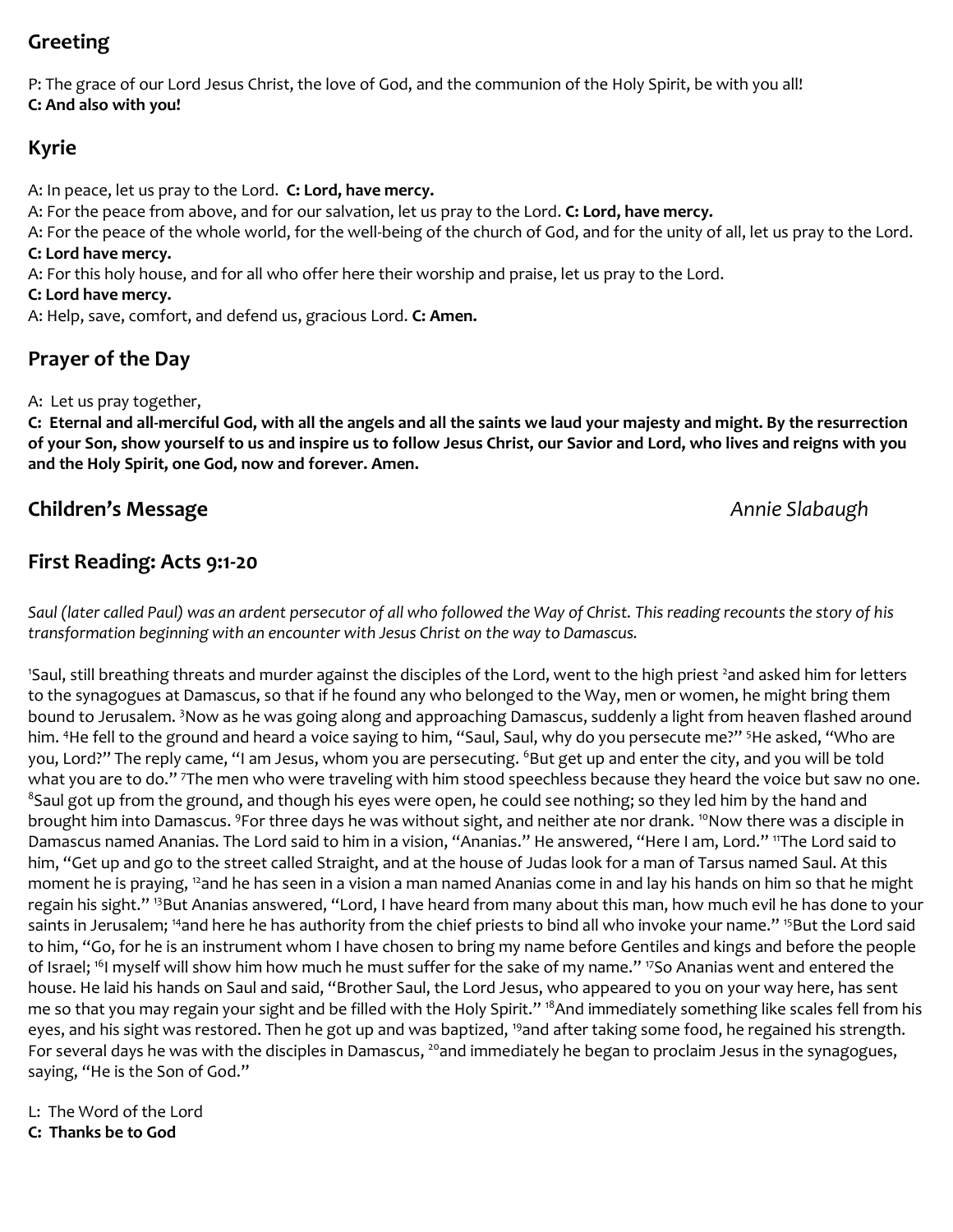

## **Gospel: John 21:1-19**

*The risen Christ appears again to his disciples by the sea where they were first called. After echoes of the fishing and feeding miracles, he gives a final reminder of the cost of a disciple's love and obedience.*

P: A reading from… **C: Glory to You, O Lord.**

<sup>1</sup>Afterhe appeared to his followers in Jerusalem, Jesus showed himself again to the disciples by the Sea of Tiberias; and he showed himself in this way. <sup>2</sup>Gathered there together were Simon Peter, Thomas called the Twin, Nathanael of Cana in Galilee, the sons of Zebedee, and two others of his disciples. <sup>3</sup>Simon Peter said to them, "I am going fishing." They said to him, "We will go with you." They went out and got into the boat, but that night they caught nothing. <sup>4</sup> Just after daybreak, Jesus stood on the beach; but the disciples did not know that it was Jesus. <sup>5</sup> Jesus said to them, "Children, you have no fish, have you?" They answered him, "No." <sup>6</sup>He said to them, "Cast the net to the right side of the boat, and you will find some." So they cast it, and now they were not able to haul it in because there were so many fish. 7That disciple whom Jesus loved said to Peter, "It is the Lord!" When Simon Peter heard that it was the Lord, he put on some clothes, for he was naked, and jumped into the sea. <sup>8</sup>But the other disciples came in the boat, dragging the net full of fish, for they were not far from the land, only about a hundred yards off. <sup>9</sup>When they had gone ashore, they saw a charcoal fire there, with fish on it, and bread. <sup>10</sup> Jesus said to them, "Bring some of the fish that you have just caught." <sup>11</sup>So Simon Peter went aboard and hauled the net ashore, full of large fish, a hundred fifty-three of them; and though there were so many, the net was not torn. <sup>12</sup> Jesus said to them, "Come and have breakfast." Now none of the disciples dared to ask him, "Who are you?" because they knew it was the Lord. <sup>13</sup>Jesus came and took the bread and gave it to them, and did the same with the fish. <sup>14</sup>This was now the third time that Jesus appeared to the disciples after he was raised from the dead. <sup>15</sup>When they had finished breakfast, Jesus said to Simon Peter, "Simon son of John, do you love me more than these?" He said to him, "Yes, Lord; you know that I love you." Jesus said to him, "Feed my lambs." <sup>16</sup>A second time he said to him, "Simon son of John, do you love me?" He said to him, "Yes, Lord; you know that I love you." Jesus said to him, "Tend my sheep." <sup>17</sup>He said to him the third time, "Simon son of John, do you love me?" Peter felt hurt because he said to him the third time, "Do you love me?" And he said to him, "Lord, you know everything; you know that I love you." Jesus said to him, "Feed my sheep. <sup>18</sup>Very truly, I tell you, when you were younger, you used to fasten your own belt and to go wherever you wished. But when you grow old, you will stretch out your hands, and someone else will fasten a belt around you and take you where you do not wish to go." <sup>19</sup>(He said this to indicate the kind of death by which he would glorify God.) After this he said to him, "Follow me."

P: The Gospel of the Lord. **C: Praise to you, O Christ. Sermon** *Pastor Paul Busekist*

**Song of the Day: That Easter Day With Joy Was Bright** *ELW 384*

## **Apostles Creed**

**I believe in God, the Father almighty, creator of Heaven and earth.** 

**I believe in Jesus Christ, God's only Son, our Lord, who was conceived by the Holy Spirit, born of the virgin Mary, suffered under Pontius Pilate, was crucified, died, and was buried; he descended to the dead. On the third day he rose again; he ascended into heaven, he is seated at the right hand of the Father, and he will come to judge the living and the dead.**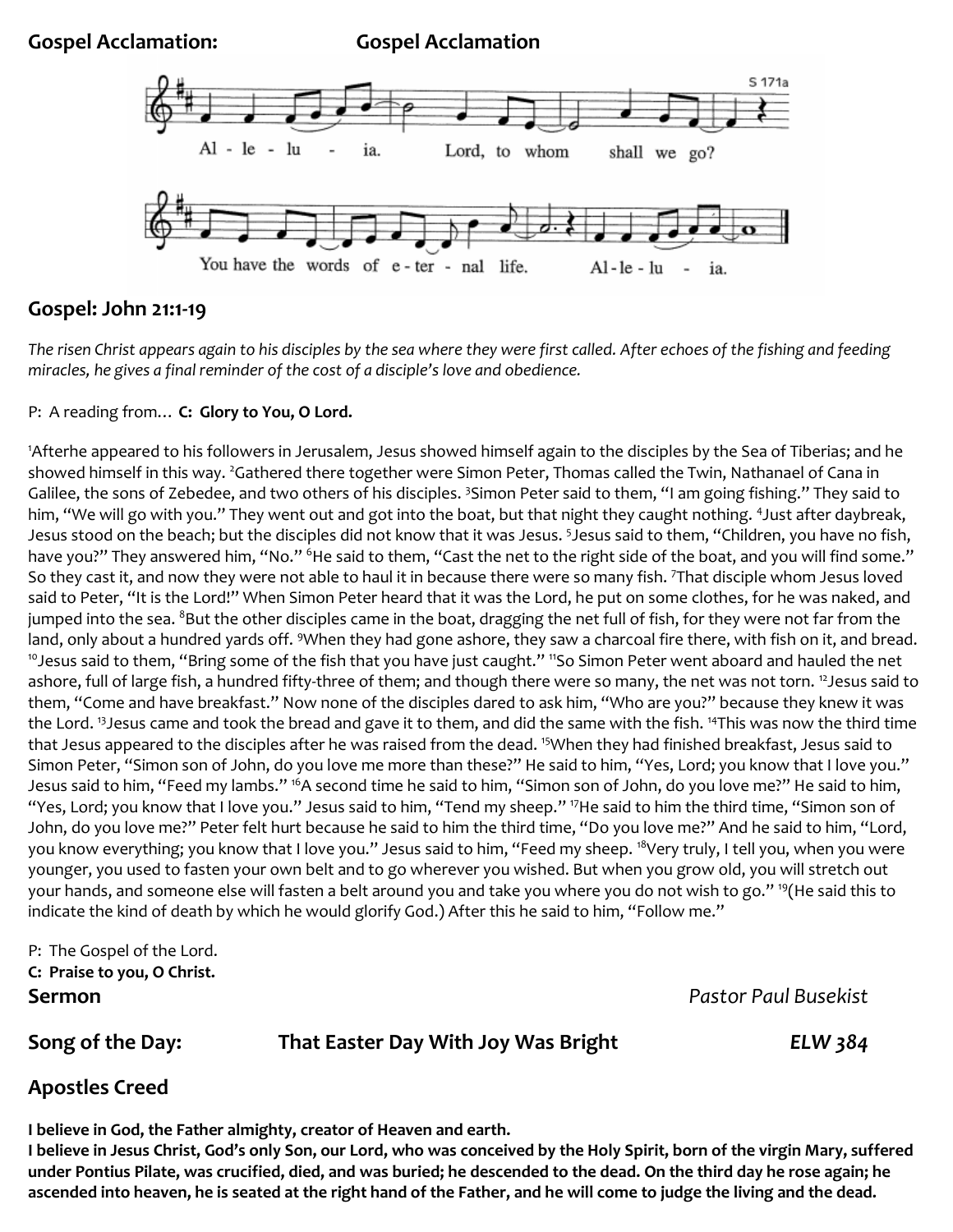**I believe in the Holy Spirit, the holy catholic church, the communion of saints, the forgiveness of sins, the resurrection of the body, and the life everlasting. Amen.**

## **Prayers of the Church / Sign of the Peace**

**Offering**

#### **Offering Song: Good Christian Friends, Rejoice and Sing** *ELW 385*

### **Offertory:** *Let the Vineyards Be Fruitful*



## **Offering Prayer**

#### A: Let us pray.

**C: Living God, you gather the wolf and the lamb to feed together in your peaceable reign, and you welcome us all at your table. Reach out to us through this meal, and show us your wounded and risen body, that we may be nourished and believe in Jesus Christ, our Savior and Lord. Amen.**

### **Words of Institution**

#### **Lord's Prayer**

**Our Father, who art in heaven, hallowed be thy name, thy kingdom come, thy will be done, on earth as it is in heaven. Give us this day our daily bread; and forgive us our trespasses, as we forgive those who trespass against us; and lead us not into temptation, but deliver us from evil. For thine is the kingdom, and the power, and the glory, forever and ever. Amen.**

## **Communion**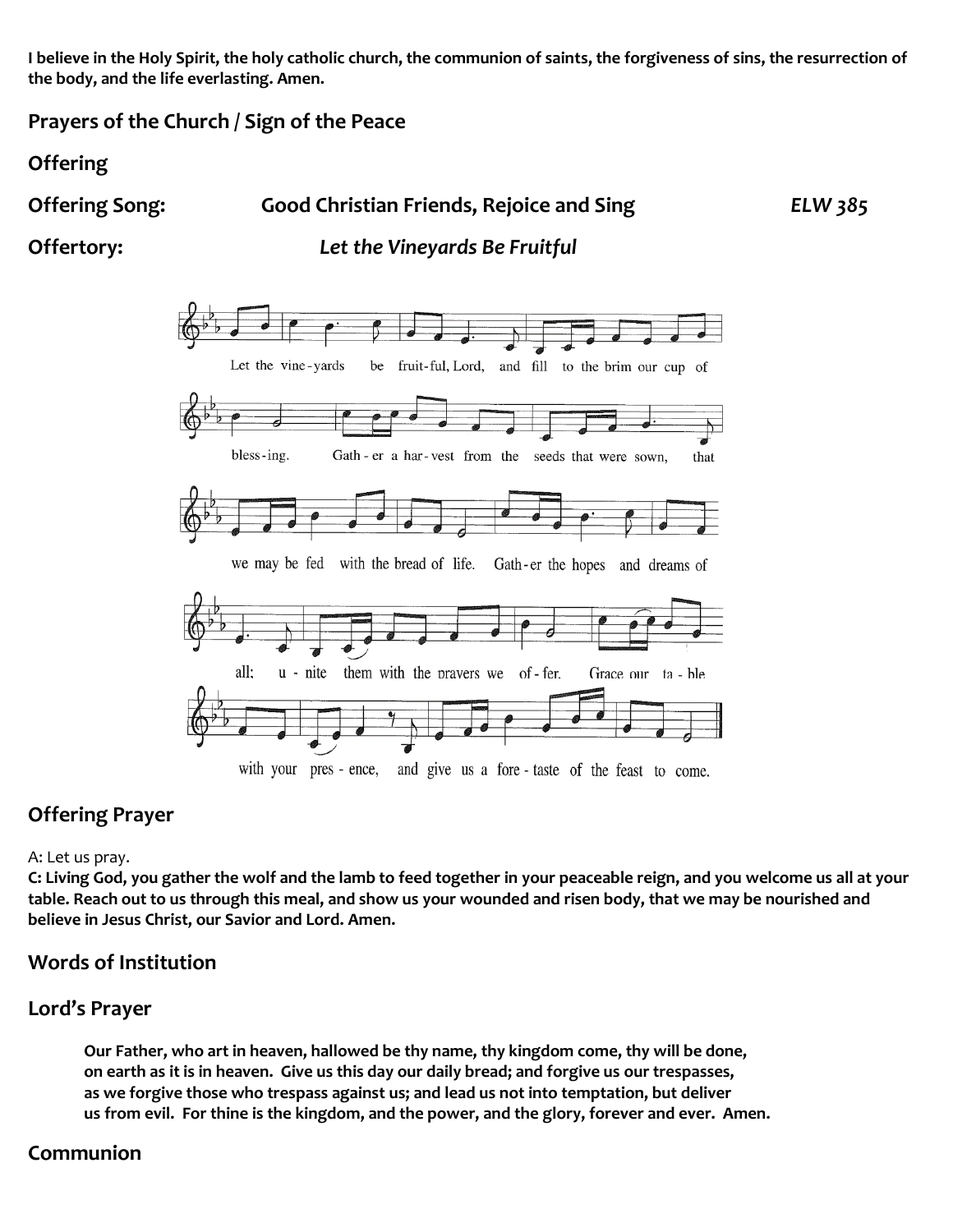**Communion Songs: I Am the Bread of Life** *ELW 485* **What a Friend We Have in Jesus** *ELW 742*

## **Final Blessing**

P: God, the Author of life, Christ, the living Cornerstone, and the life-giving Spirit of adoption,  $\pm$  bless you now and forever. **C: Amen.**

## **Sending Song: Our God Saves (***words below***)**

In the name of the Father, in the name of the Son, in the name of the Spirit, Lord, we come. We're gathered together to lift up Your name, to call on our Savior, to fall on Your grace. Hear the joyful sound of our offering as Your saints bow down, as Your people sing. We will rise with You, lifted on Your wings, and the world will see that Our God saves. Our God saves. There is hope in Your name Mourning turns to songs of praise, Our God saves our God saves

In the name of the Father, in the name of the Son, in the name of the Spirit, Lord, we come. We're gathered together to lift up Your name, to call on our Savior, to fall on Your grace. Hear the joyful sound of our offering as Your saints bow down, as Your people sing. We will rise with You, lifted on Your wings, and the world will see that

Our God saves. our God saves. There is hope in Your name Mourning turns to songs of praise, Our God saves, our God saves.

## **Dismissal**

A: Alleluia! Christ is risen. **C: Christ is risen indeed. Alleluia!** A: Go in peace. Tell what God has done. **C: Thanks be to God.**



2022

1050 Peninsula Drive Traverse City, MI 49686 (231) 947-9880 www.bethlehemtc.org

# **HAPPY BIRTHDAY**

5/1-Carolyn Mann 5/2-Lincoln Dohm

5/2-Matt Russell 5/3-Christine Hubert 5/4-Sheryl Hellenga 5/4-Lauren Glenn 5/6-Cathy Lautner

COVID policy remains that masks are optional for vaccinated persons and required for unvaccinated persons.

#### Please note that the Building and Office Hours are: 9:00am - 2:30pm, Monday - Thursday.

Offerings: The offering plates will now be passed during the service. The vase in the back of the Sanctuary is still available for those who prefer not to touch the offering plate.

DOLLARS AND SENSE: Bethlehem Lutheran Church has greatly expanded our outreach into the community and the world with our live streaming programing. We feel blessed to be able to do this and all of our ministries here at Bethlehem. We need your support to continue this work.

Through mid-March our contributions are running behind where we should be by \$13,585.00. That is a significant shortfall that we as a congregation need to address. We encourage you to stay current with your pledge. Together we can do more and accomplish our vision for the future. Thank you for your support. Jim Monroe, Your Financial Secretary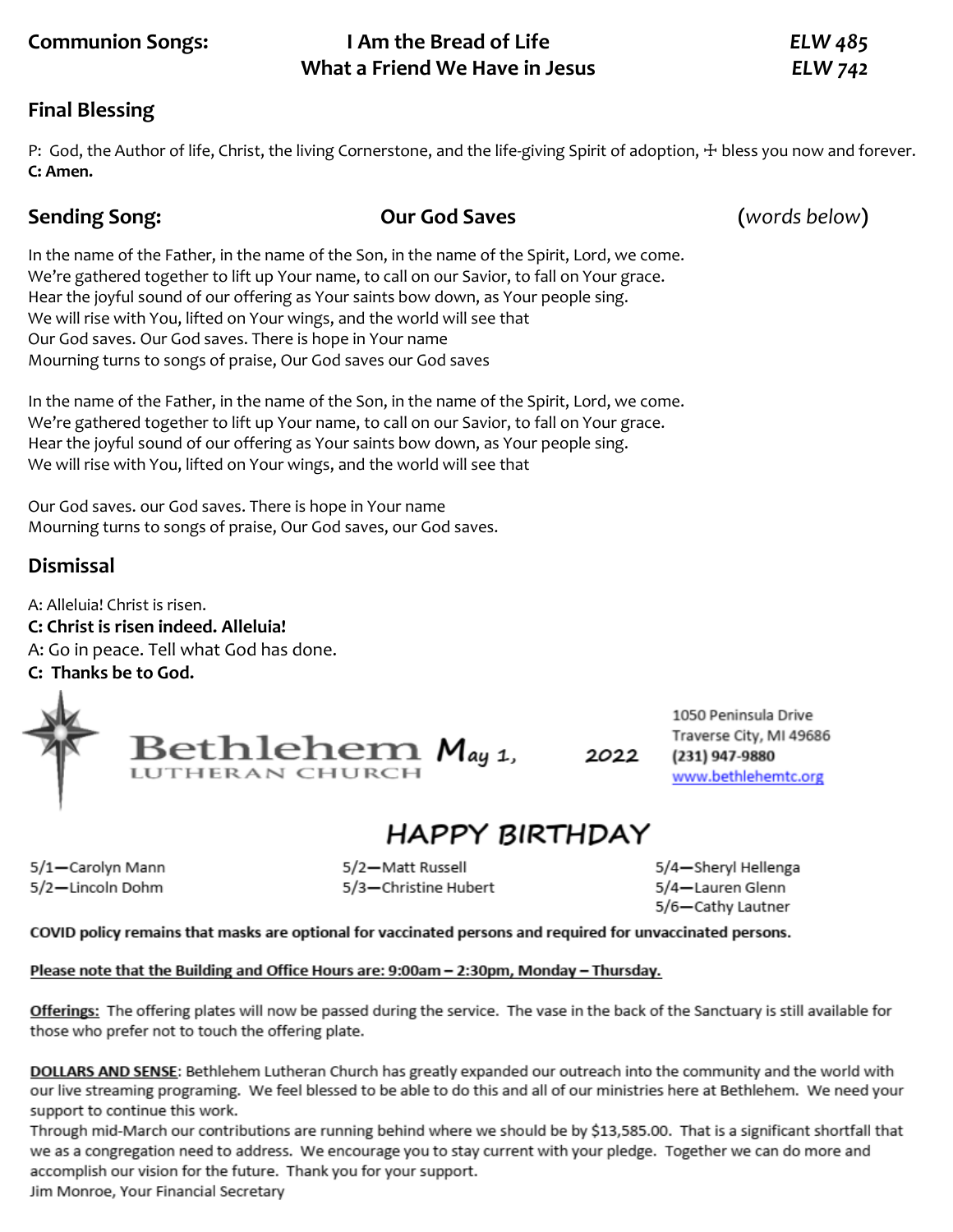Church Council Elections We are going to be having our Annual Congregational Meeting on Sunday June 12th. A part of this meeting is the election of Church Council members for a three-year term to fill expiring vacancies. The Nomination Committee is looking for referrals to contact. If you are interested in serving on the council (yes, you could submit your own name) or if you know someone else would be a good referral, please make your thoughts known. You will find a white box on a table in the entry to the Narthex for the referral. You will also find a brief form to fill out and place in the box. The Nomination Committee will contact the referrals and then nominate a slate for the election. Don't worry if someone thinks you would be a good candidate and you're not ready. Just let the committee know when contacted and be honored that someone thought of you! If you have any questions, please contact Mark McPherson at markandkjo@sbcglobal.net or 860-658-1554

The May issue of the STAR is now available. For current issues of the Star, feel free to check online at www.bethlehemtc.org < About Us > "The Online Bethlehem Star" or type this URL to get these directly: http://www.bethlehemtc.org/the-bethlehemstar-newsletter.

#### **Prayer Requests:**

- Prayer Chain: Please contact Jan Stretlien at jstretlien@gmail.com or 231-947-3265
- Prayers read from the altar: Please call Rebecca in the church office 231-947-9880

#### Today's altar flowers are donated: By Judy Strickland in Honor of the people of the Ukraine.

Celebrate a new child in your life with a rose on the baptismal font! Cost \$10.00 per rose. Contact Barbara Oster at beo6475@yahoo.com or 231.668.7038.

The newest Living Lutheran magazine and the April/May/June Christ in our Home can be picked up at the welcome table on Sunday mornings, from the Shooting STAR box below the outside mailbox, or during parking lot communion. THE CHARACTERISTICS OF A GOOD STEWARD

"A good steward is trustworthy. 1 Corinthians 4:2, 2 Kings 12:15

~A good steward is faithful regardless of the size of the job he's been given

"A faithful steward remembers that ultimately we work for God and everything belongs to him. Colossians 3:23, Psalm

After God created man, he planted a garden and put Adam there to tend and keep it.

He made Adam a steward.

24:1

We are all stewards of BETHLEHEM LUTHERAN CHURCH  $\bigcap_{n=1}^{\infty}$  And as such we need to keep you updated to how the funds and resources needed to run our church are doing.

March income was \$28,315 compared to a budgeted income of \$29,598 or a shortfall of \$1,283. Expenses were \$31,843 compared to a budget of \$30,615 resulting in spending \$1,689 more than budgeted. On a cash basis, expenses exceeded income by \$1,689.

Through March income was \$77,819 compared to budgeted income of \$89,615 for a shortfall for \$11,796. Expenses were \$97,751 compared to the budget of \$90,871 resulting in spending \$6,880 more than budgeted. On a cash basis, expenses exceeded income by \$18,676.

As you can see above from the finance committee we are behind in income because the donations have been down so far in 2022. We appreciate everyone and every donation received but we kindly ask if you are able to contribute to our wonderful church it would be especially appreciated in these tough financial times we are currently experiencing. Thank you very much for your consideration

Scott Farley

Stewardship Chairman

#### Due Dates for STAR/Bulletin/Screen Announcements:

STAR: The third Friday of the month sent to admin@bethlehemtc.org (Please note STAR in subject line) Bulletin/Verbal Announcements: Wednesday of the week sent to admin@bethlehemtc.org (Bulletin/Worship Folder is printed on Thursday morning.) (Please note Bulletin or Announcement in subject line) Screen Announcements/Weekly BLC Emails: Tuesday of the week sent to annie.slabaugh@bethlehemtc.org (Annie

works Sunday - Wednesday)

Monthly STAR: Thanks to all of you who have said that you will read the STAR on line or pick it up at church. Those of you who come to church, be thinking if there is any member close in your neighborhood that you could deliver their copy to them. If you have recently decided to read on line or pick-up at church please call the office and let them know.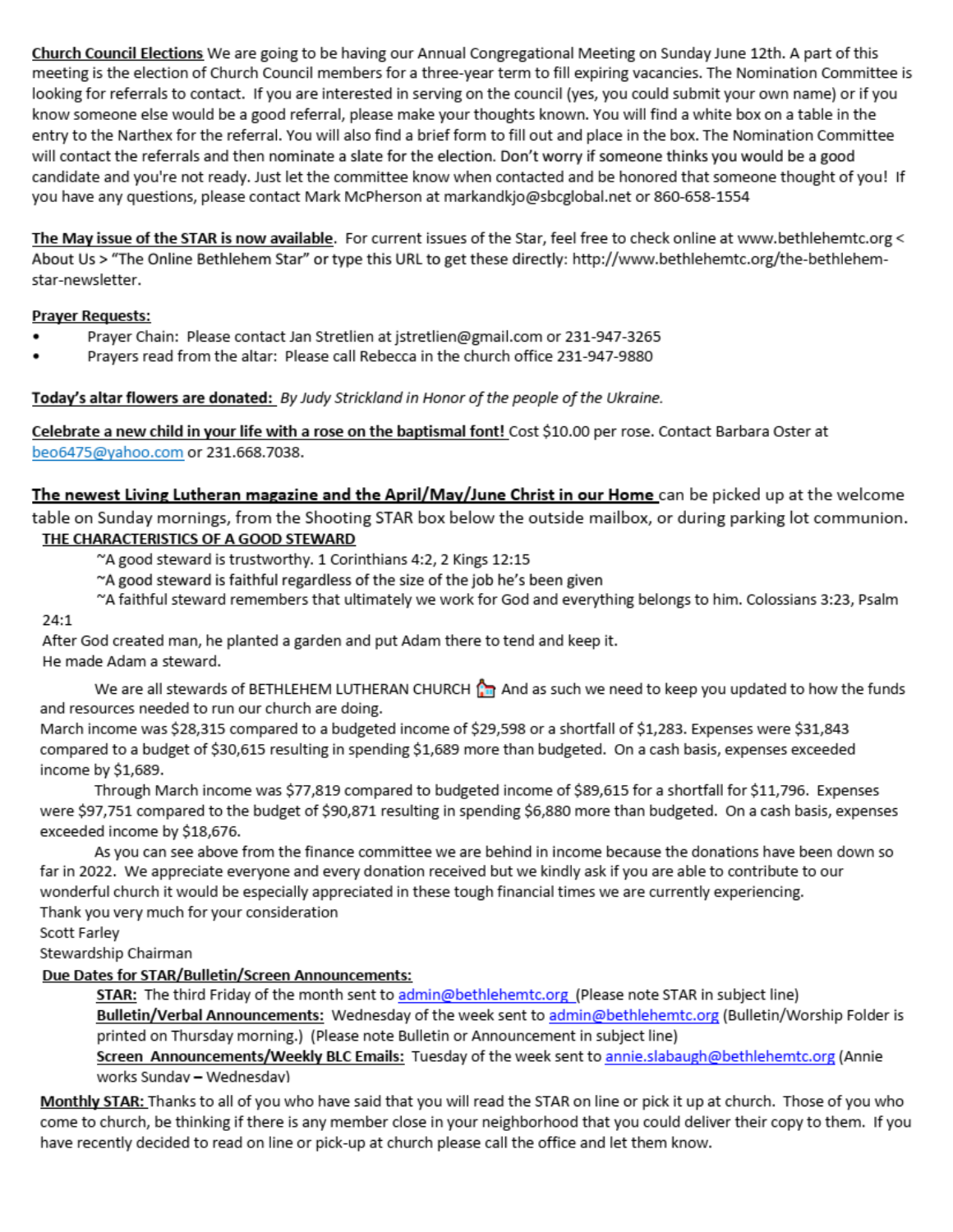#### This summer, we will be participating in a weeklong serving opportunity from July 18th - July 23rd with Freedom Builder's

Missions Week and all of Bethlehem is invited! Freedom Builders understands that most people can only serve 1-2 days tops or possibly even only a partial day is perfectly fine. They also understand that not all want to be involved with construction so they have quite a few opportunities for those who wish to serve, but be sure to let Annie know which days you are hoping to attend and if you are looking to serve in a specific capacity. There will be an informational meeting on Sunday June 5th right after church in the youth room and all who are interested in serving are invited. Reach out to Annie at annie.slabaugh@bethlehemtc.org if you have any other questions!

Music news at BLC: Many of you commented how much you enjoyed the choir music during Holy Week. The choir members appreciate the nice comments and we relay them to our new director, Tony Bero. It is sad that he is not on-site so he can hear from you himself. If you want to make certain he knows how much his skill in selecting the anthems and preparing the choir is appreciated, feel free to drop him a note in the "choir director" mailbox by the office or send him an email at bero.tony@gmail.com. And for all of you budding vocalists out there....just think...if he can make the 4 of us sound that good, what could he do with you?!? Don't hesitate...the choir always wants more singers.

LAUNDRY BASKET PROJECT FOR 2022: We are collecting cleaning items to be given out during the Baby Pantry here at Bethlehem. There is an example basket in the Narthex along with a list of items needed. You may fill an entire basket OR bring single items if you prefer. We would like to have baskets available beginning in March. Thank you for your participation!

Children's Message Corner: Children's Message Corner on Zoom takes place every other Sunday on Zoom at 2:45PM and all are invited. We take a few minutes of Fellowship before going over the Children's Message and have a more in depth discussion of the gospel lesson and message. To be put on the email list to receive the Zoom link please see Annie after worship or contact her at annie.slabaugh@bethlehemtc.org. Join us today at 2:45pm for our next Children's Message Corner.

Book Club: For May the BLC book club will be reading "The Book of Lost Friends" by Lisa Wingate. THIS BOOK IS AVAILABLE IN A LIBRARY BOOK BAG SO YOU SHOULD BE ABLE TO FIND A COPY IN THE BIN OUTSIDE THE FRONT DOOR OF THE CHURCH. Plan to join us on ZOOM on Tues, May 24 at 5:30. If you are not already on the list send your email to cmonroe@chartermi.net.

The Wednesday morning bible study of Matthew meets from 9-11am. All are welcome. Bring your own bible. We read the bible and then talk about what we read. We say a prayer for any needs that are shared. Come. Join a fellowship. Leader is Barbara Graf.

FOOD PANTRY NEWS: Northern Michigan weather is NOT cooperating so the opening of the BLC outdoor 24/7 food pantry will be postponed to May 1. If you see special deals at the stores you can be buying them and place them in the teal container under the table by the mailboxes. The community will appreciate your generosity.

Our interim tech support person is Trent Slabaugh. Even though Trent comes with a lot of experience, he welcomes your comments on the audio or video system. You may contact him by email at tslabaugh93@gmail.com

Stony Lake Camp Registration is open and free to all young campers interested! The deadline has been extended indefinitely and there is still room! Please register online as soon as possible and let Annie know! The week Bethlehem Adult Leaders will be there is Week 1 (June 19 - 24) so make sure you register for that week! Reach out to Annie either after worship or at annie.slabaugh@bethlehemtc.org with any questions or concerns.

"Zoom Book Study" gathering via Zoom has returned on Wednesdays at 1:30pm. Besides the thought-provoking discussions, we also have great conversation and fellowship. For this series, we have a new book, Home By Another Way by Barbara Brown Taylor. Please contact Pr. Paul if you are interested in joining.

A big thank you to all who turned in Olesons receipts. We have received \$276.88 from Olesons so far this year. Please continue to drop your Olesons receipts off at church.

We are looking for volunteers and leaders to join us on a fun faithful adventure with Jerusalem: Marketplace! Join Jesus' faithful friends and followers during His final days on earth. You'll travel back into Bible times--without setting foot outside your community! We are looking for volunteers to participate! VBS is currently being planned for the week of Monday July 25th but participation will be crucial in determining what VBS will look like this year! We have sign up sheets in the Narthex but please see Annie after service or reach out to her at annie.slabaugh@bethlehemtc.org for more information! There will also be a Volunteer Informational Meeting on Tuesday, May 10th 6:00PM - 6:45PM where you can ask questions, and get more information as to what will be required of our volunteers and you can sign up then as well if you wish.